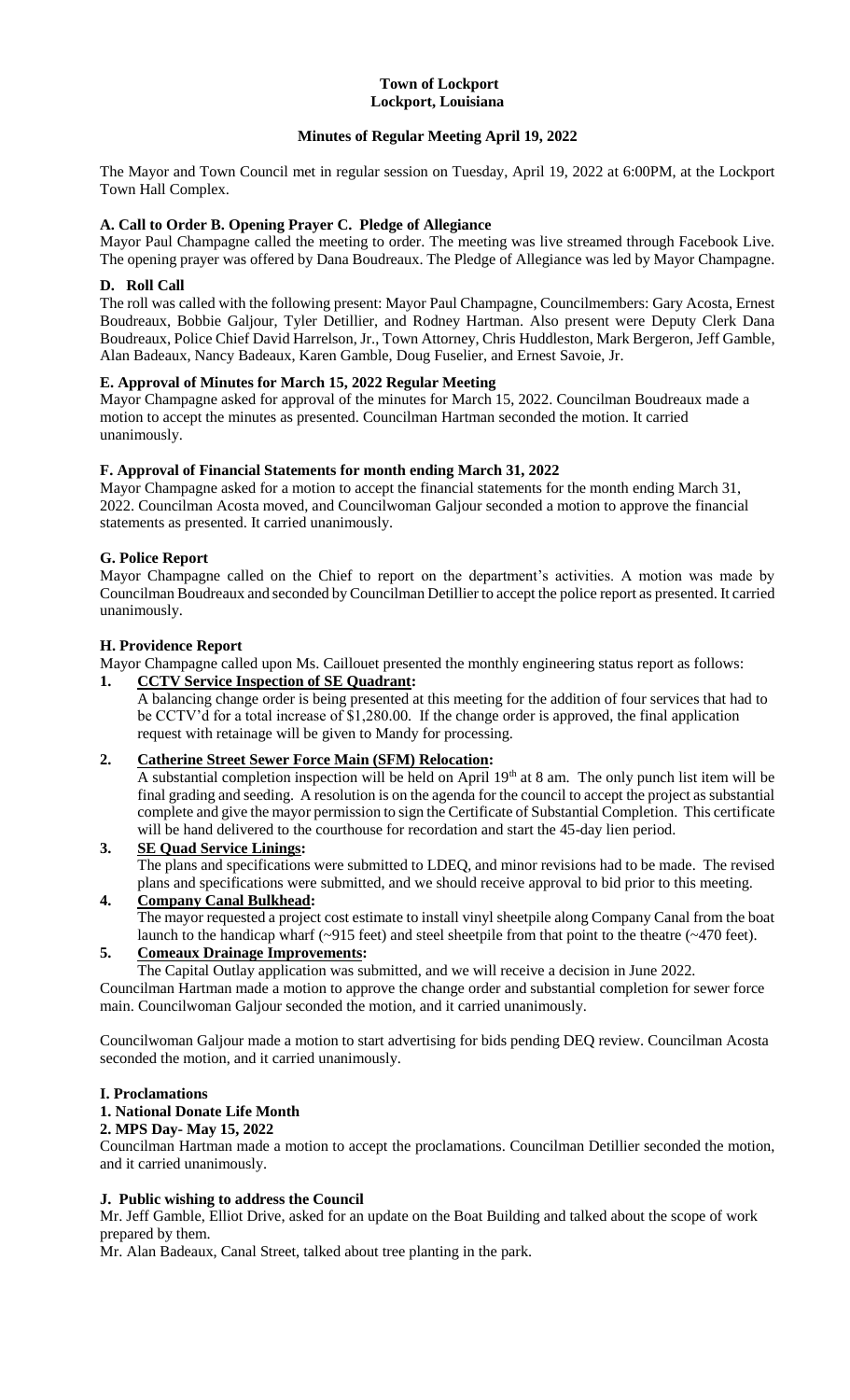Councilman Boudreaux made a motion to go into public hearing. Councilman Acosta seconded the motion, and it carried unanimously.

## **K. Adopt Millage Rate for 2022 General Alimony Tax**

1. Resolution 2022-03 to adopt 2022 General Alimony Tax Councilwoman Galjour made a motion to adopt the 2022 Millage rate for the 2022 General Alimony tax. Councilman Acosta seconded the motion, and it carried by roll call vote of all yeas, no nays, no absent, and no abstaining.

### **L. Resolution 2022-04 to authorize the filing of an application for LGAP- Local Government Assistance**

**Program Grant**. Councilman Acosta made a motion. Councilman Boudreaux seconded the motion, and it carried unanimously.

#### **M. Call for a public hearing for lease renewals between the Town of Lockport and the following:**

- 1. Lafourche Parish Sheriff's Office (current lease expires June 30, 2022)
- 2. Lafourche Parish Assessor's Office (current lease expires June 30, 2022)
- 3. Lafourche Parish Clerk of Court's Office (current lease expires June 30, 2022)
- 4. Friends of Traditional La Boat Building (current lease expires June 30, 2022)
- 5. Christopher J. Huddleston (current lease expires June 30, 2022)

Councilman Detillier made a motion to call for public hearing. Councilman Acosta seconded the motion, and it carried unanimously.

### **N. Call for Public Hearing**

- 1. To hear public comments on an ordinance to amend the fiscal year 2021-2022 Town of Lockport Budgets.
	- 2. To hear public comments on an ordinance to adopt the fiscal year 2022-2023 Town of Lockport Budgets.
	- Councilwoman Galjour made a motion to call for public hearing. Councilman Hartman seconded the motion, and it carried unanimously.

Councilman Detillier made a motion to go into public hearing. Councilman Acosta seconded the motion, and it carried unanimously.

#### **O. Public hearing to discuss allowing street worthy golf carts to ride on the town streets excluding Crescent Ave and Main Street.**

Mr. Alan Badeaux expressed his thoughts on the golf carts. Ms. Karen Gamble asked questions about age limits, times, lighting, etc. Ms. Mat Champagne expressed her thoughts and was in favor of the golf carts. Mrs. Nancy Badreaux expressed her concerns about the golf carts. Mr. Mark Bergeron expressed his thoughts about the golf carts.

Councilman Hartman made a motion to get out of public hearing. Councilman Acosta seconded the motion, and it carried unanimously.

Councilman Detillier made a motion to move forward with the golf carts. Motion died due to lack of a second.

Councilman Acosta made a motion to deviate from the agenda. Councilman Boudreaux seconded the motion, and it carried unanimously.

Mayor Champagne asked for a motion to accept the Les Maisons des Bayou Lafourche subdivision into the Town's maintenance and to allow the developer to obtain a maintenance bond to run from the date of this resolution. Councilwoman Galjour made a motion. Councilman Acosta seconded the motion, and it carried unanimously.

Councilman Detillier made a motion to call for a public hearing to adopt the ordinance for above resolution. Councilman Hartman seconded the motion, and it carried unanimously.

### **P. Reports**

1. Mayor Champagne asked the Council for a motion to appoint Mr. Stephen Baudoin to the Council on Aging board to represent the Town of Lockport. He thanked Ms. Mary Lynn Blanchard for her six years of service as the Town of Lockport's appointee on the Council on Aging board. Councilman Boudreaux made the motion. Councilman Hartman seconded the motion, and it carried unanimously. He read an official statement regarding a pending lawsuit filed against the Town of Lockport.

### 2. Council

a. Councilwoman Galjour asked about garbage trucks on town streets. She thanked Councilman Detillier for his efforts in research about the golf carts.

- b. Councilman Hartman asked for clarification and expressed his thoughts about a potential committee for trees in the park.
- c. Councilman Acosta thanked the Chief and his department for doing a good job. He mentioned the Playhouse.
- d. Councilman Boudreaux gave updates on some buildings in town. He stated the contractors did a great job on Catherine Street.
- e. Councilman Detillier asked about the Boat Building and the Playhouse.